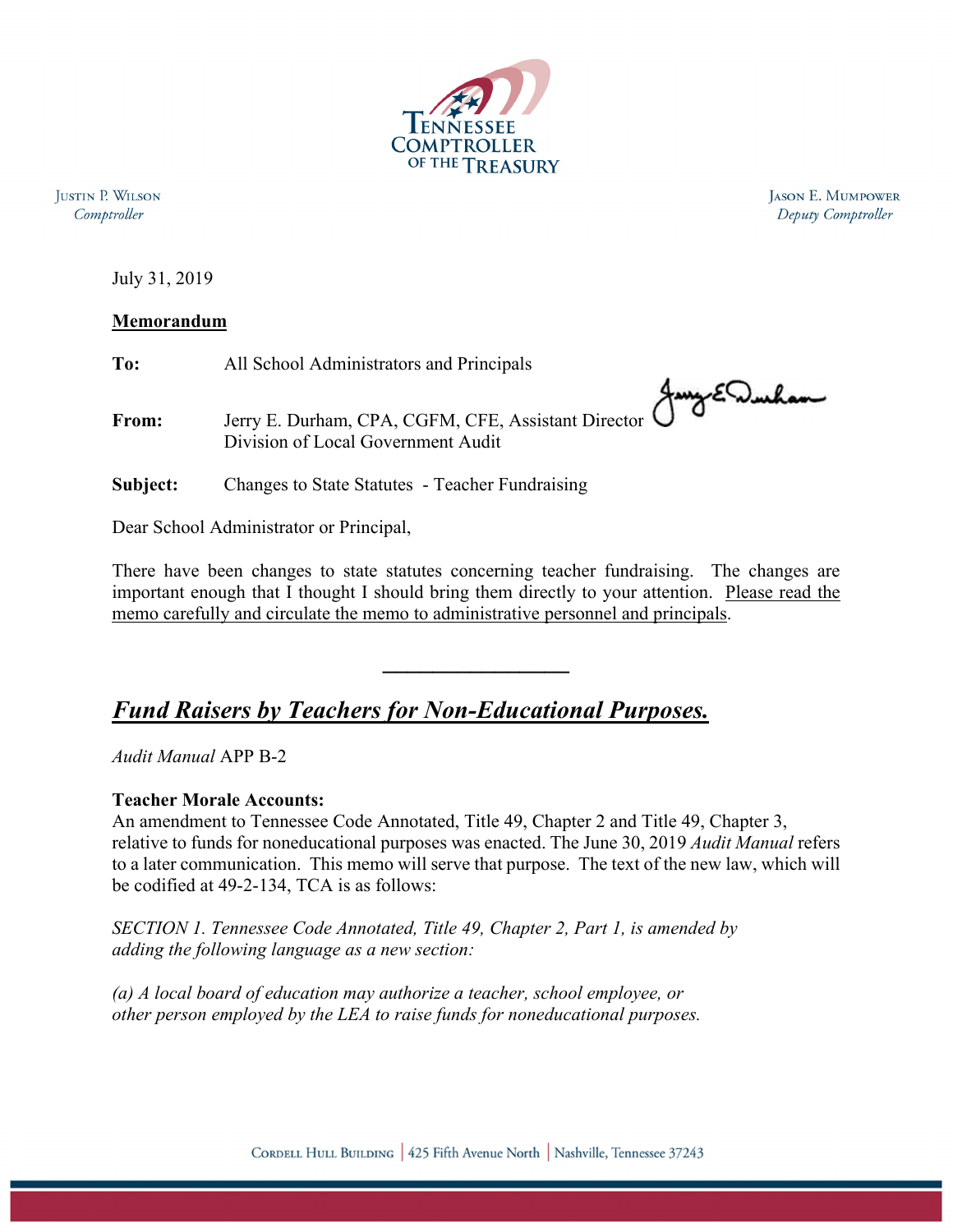Memorandum July 30, 2019 Page 3 of 3

*(b) A local board of education that authorizes a teacher, school employee, or other person employed by the LEA to raise funds for noneducational purposes shall develop, adopt, and provide the LEA with policies and procedures for use of the funds, including policies and procedures for the receipt, disbursement, and accounting of all funds.* 

*(c) The policy developed by a local board of education pursuant to this section must include sources from which an employee may derive noneducational purpose funds, which may include vending machine revenue, donations, or other sources as approved by the local board of education. The policy must also include guidelines for how funds for noneducational purposes must be used, which may include bereavement, award recognition, employee morale, or banquets.* 

*(d) Any group of persons raising money for noneducational purposes pursuant to this section and the policies and procedures of a local board of education are not considered a "school support organization" as defined by § 49-2-603(4).* 

*(e) All funds raised for noneducational purposes pursuant to this section are subject to audit by the comptroller of the treasury or the comptroller's designee. The local board of education shall pay the cost of the audit and shall cooperate fully with the comptroller of the treasury or the comptroller's designee in the performance of the audit.* 

*SECTION 2. This act shall take effect upon becoming a law, the public welfare requiring it.* 

At first read, the above language appears to allow teachers to raise funds for **noneducational**  purposes from almost any source of revenue related to school activities. However, the new law did **not** amend previous law at 49-2-603, and 49-2-110, TCA which have been interpreted for decades to prohibit the use of vending machine revenues (sales proceeds and commissions), derived from vending machines located on public school property, from being used for purposes other than the general operation of the school or student welfare. The previous laws are still in effect, but now must be interpreted in light of the above amendment.

The Division of Local Government audit requested a legal analysis from our office's general counsel. The legal analysis can be briefly summarized in the following statement (**bold underline emphasis added**):

"I think if you read Tenn. Code Ann. § 49-2-134 **(i.e. the New Law)**, § 49-2-603, and § 49-2-110 together, you reach the conclusion that vending machine revenue received from sales to students **still** cannot be used to fund teacher morale accounts (based on Tenn. Code Ann. § 49-2-603(6)(D) and Tenn. Code Ann. § 49-2-110(a)). However, based on Tenn. Code Ann. § 49-2-134(c), vending machine revenue received from sales to teachers could **now** be used to fund teacher morale accounts (if the other requirements of that statute are met, such as a local board of education developing a policy, etc.)."